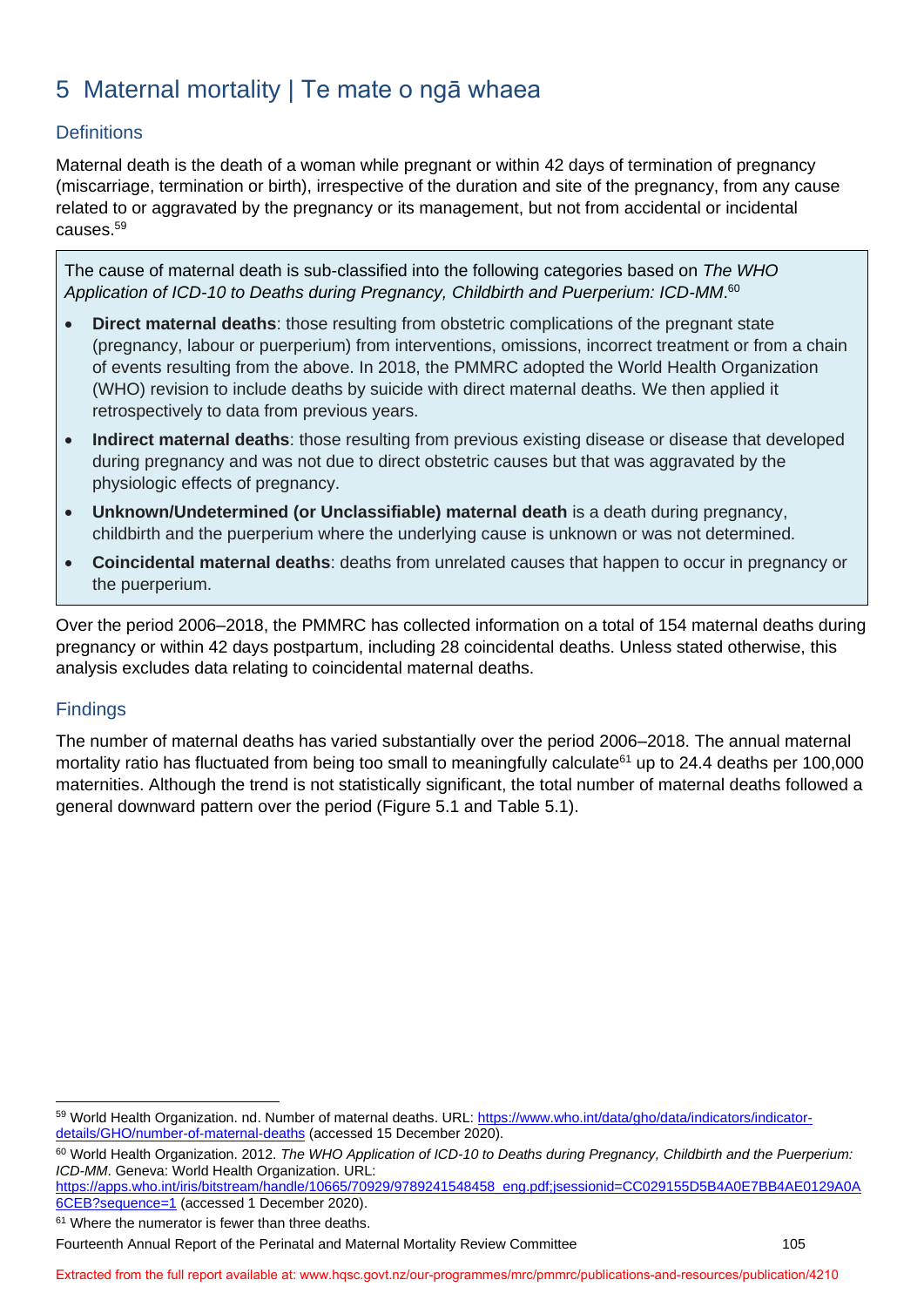

#### <span id="page-1-0"></span>Figure 5.1: Maternal mortality ratios (per 100,000 maternities) (rolling one-year and three-year)\* 2006–2018

Note: the number of deaths in 2016 was too small to calculate a reliable rate for this year.

\* Rolling three-year maternal mortality ratio represented at final year of triennium.

MMR = maternal mortality ratio.

Sources: Numerator: PMMRC's maternal mortality data extract 2006–2018; Denominator: MAT data 2006–2018.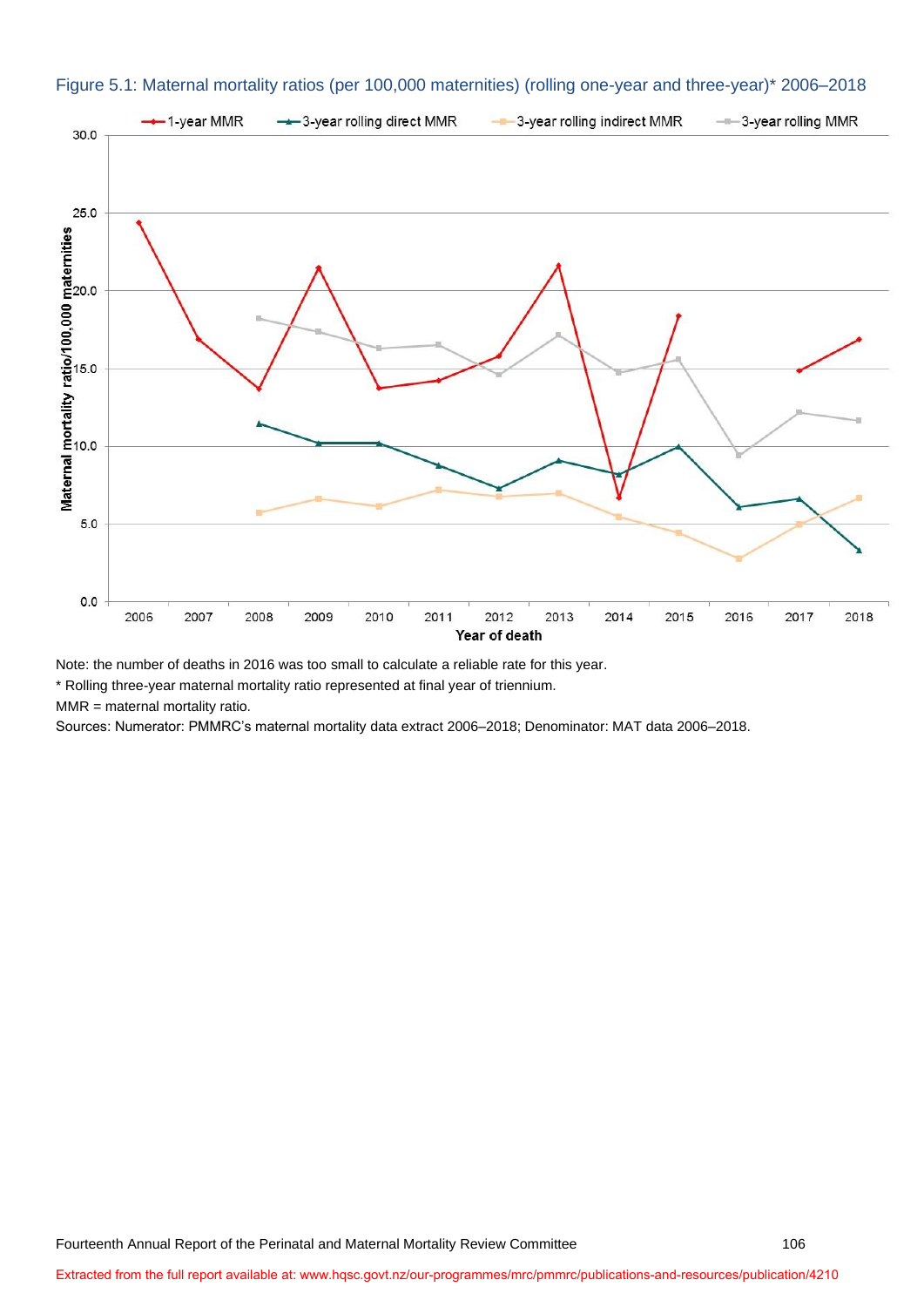|                              | 2006  | 2007  | 2008  | 2009  | 2010      | 2011      | 2012         | 2013         | 2014         | 2015      | 2016      | 2017      | 2018         | 2006-2018                   |                                          |
|------------------------------|-------|-------|-------|-------|-----------|-----------|--------------|--------------|--------------|-----------|-----------|-----------|--------------|-----------------------------|------------------------------------------|
|                              |       |       |       |       |           |           |              |              |              |           |           |           |              | <b>Cause specific ratio</b> | <b>Chi-squared test</b><br>for trend (p) |
|                              |       |       | n     | n     | n         | n         | $\mathsf{n}$ | $\mathsf{n}$ | $\mathsf{n}$ | n         | n         |           | $\mathsf{n}$ | /100,000 maternities        |                                          |
| <b>Total maternal deaths</b> | 15    | 11    |       | 14    |           |           | 10           | 13           |              |           | - 3       |           | 10           | 15.56                       |                                          |
| Single-year MMR              | 24.40 | 16.87 | 13.71 | 21.47 | 13.75     | 14.23     | 15.80        | 21.62        | 6.66         | 18.40     | s         | 14.88     | 16.88        | $\overline{\phantom{0}}$    | 0.097                                    |
|                              |       |       | 06-08 | 07-09 | $08 - 10$ | $09 - 11$ | $10 - 12$    | $11 - 13$    | $12 - 14$    | $13 - 15$ | $14 - 16$ | $15 - 17$ | $16 - 18$    |                             |                                          |
| Three-year rolling MMR       |       |       | 18.20 | 17.34 | 16.30     | 16.50     | 14.59        | 17.14        | 14.71        | 15.56     | 9.42      | 12.16     | 11.64        | $\overline{\phantom{0}}$    |                                          |

Table 5.1: Single-year and three-year rolling maternal mortality ratios (per 100,000 maternities) 2006–2018

MMR = maternal mortality ratio.

's' indicates rate not calculated due to small numbers.

Sources: Numerator: PMMRC's maternal mortality data extract 2006–2018; Denominator: MAT data 2006–2018.

<span id="page-2-0"></span>Substantial gains have been made in lowering the rate of maternal death since the 1970s. [Figure 5.2](#page-3-0) shows the maternal mortality ratio over time, and by the different data sources that were available at various time periods. As well as demonstrating an overall reduction in deaths over time, this figure shows that in the past, routine data sets are unlikely to have detected all maternal deaths, and active review of cases has greatly improved reliability in identifying maternal deaths.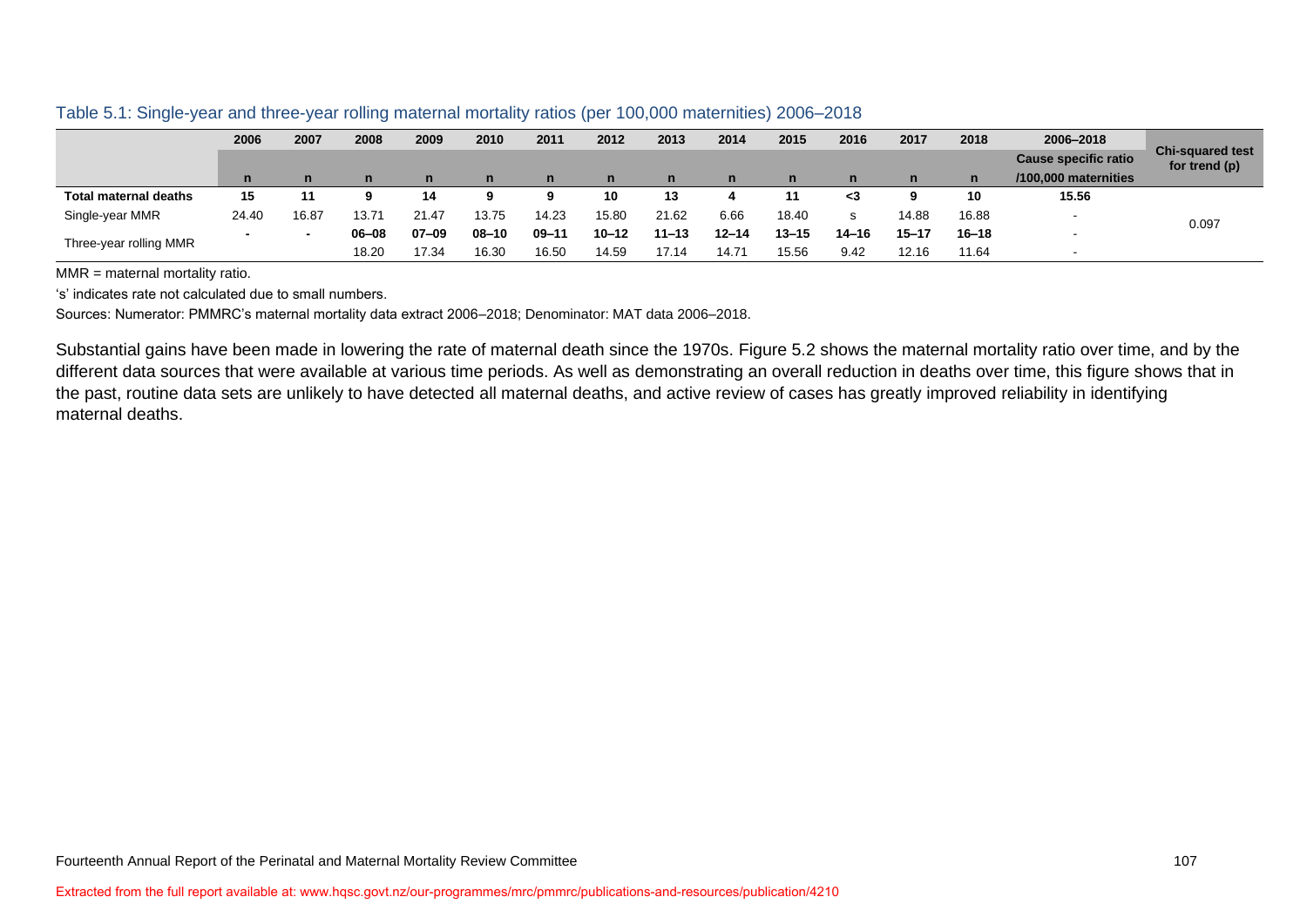<span id="page-3-0"></span>



MMR = maternal mortality ratio.

MDAC = Maternal Deaths Assessment Committee.

Sources:

MMR: MDAC: Data from the MDAC, including maternal deaths to three months postpartum.

MMR: routine sources: Data from routine New Zealand data sets (ie, the Births, Deaths and Marriages (BDM) Mortality Collection and the National Minimum Dataset), including maternal deaths to six weeks postpartum.

MMR: PMMRC: PMMRC's maternal mortality data extract 2006–2018, including maternal deaths to six weeks postpartum; Denominator: MAT data 2006–2018.

The incidence of maternal death increased with age, with those aged 40 years and over having the highest rate (39.2 per 100,000 maternities). In an analysis by prioritised ethnic group, Māori and Pacific women had the highest rates, with 23.5 and 22.2 deaths per 100,000 maternities respectively. The mortality rate for wāhine Māori was statistically significantly higher than the rate for New Zealand European women [\(Table](#page-4-0)  [5.2\)](#page-4-0).

Our analysis also examined the rate of maternal deaths by NZDep2013 quintile. There was a general pattern of increasing mortality with increasing deprivation. However, this was not statistically significant (p=0.11) [\(Table 5.2\)](#page-4-0).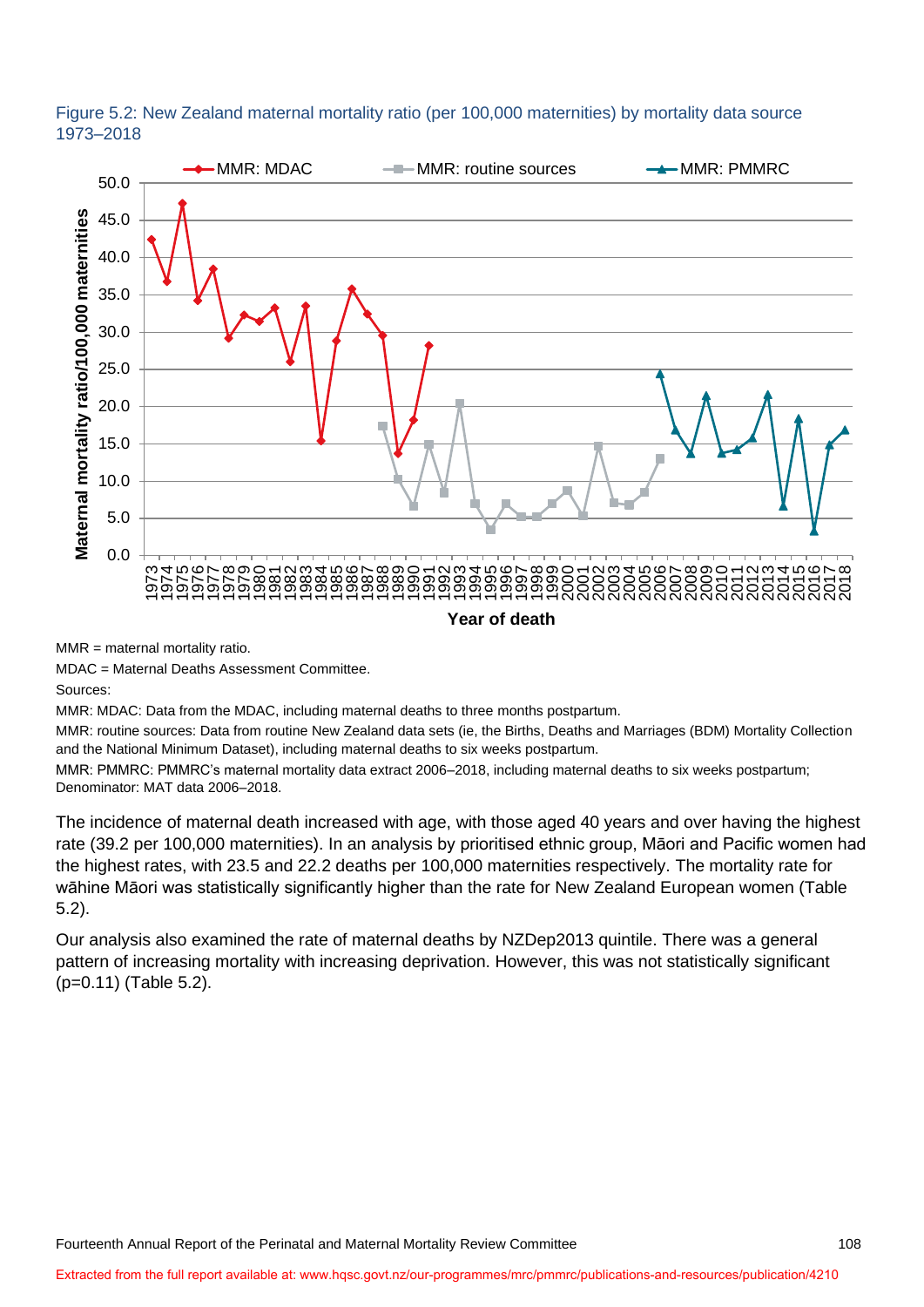|                                   | <b>Maternities</b> |      |                | Maternal mortality 2006-2018 |                                    |                |                |               |  |
|-----------------------------------|--------------------|------|----------------|------------------------------|------------------------------------|----------------|----------------|---------------|--|
|                                   | $N = 809, 831$     |      | $n = 126$      |                              | <b>Maternal</b><br>mortality ratio | 95% CI         | <b>RR</b>      | 95% CI        |  |
|                                   | $\mathsf{n}$       | $\%$ | $\mathsf{n}$   | $\frac{9}{6}$                | /100,000<br>maternities            |                |                |               |  |
| Maternal age (years)              |                    |      |                |                              |                                    |                |                |               |  |
| $20$                              | 48,848             | 6.0  | 6              | 4.8                          | 12.28                              | 4.51-26.73     | 0.94           | $0.39 - 2.25$ |  |
| $20 - 24$                         | 141,745            | 17.5 | 17             | 13.5                         | 11.99                              | 6.99-19.20     | 0.92           | $0.51 - 1.65$ |  |
| $25 - 29$                         | 208,859            | 25.8 | 33             | 26.2                         | 15.80                              | 10.88-22.19    | 1.21           | $0.74 - 1.97$ |  |
| $30 - 34$                         | 236,748            | 29.2 | 31             | 24.6                         | 13.09                              | 8.90-18.59     | 1.00           |               |  |
| $35 - 39$                         | 140,187            | 17.3 | 26             | 20.6                         | 18.55                              | 12.12-27.18    | 1.42           | $0.84 - 2.39$ |  |
| $\geq 40$                         | 33,156             | 4.1  | 13             | 10.3                         | 39.21                              | 20.88-67.05    | 2.99           | $1.57 - 5.72$ |  |
| Unknown                           | 288                | 0.0  |                | $\blacksquare$               |                                    |                | $\blacksquare$ |               |  |
| Maternal prioritised ethnic group |                    |      |                |                              |                                    |                |                |               |  |
| Māori                             | 208,724            | 25.8 | 49             | 38.9                         | 23.48                              | 17.37-31.04    | 1.78           | $1.18 - 2.70$ |  |
| Pacific peoples                   | 89,964             | 11.1 | 20             | 15.9                         | 22.23                              | 13.58-34.33    | 1.69           | $0.99 - 2.88$ |  |
| Asian                             | 105,481            | 13.0 | 13             | 10.3                         | 12.32                              | 6.56-21.08     |                |               |  |
| Indian                            | 33,922             | 4.2  | 5              | 4.0                          | 14.74                              | 4.79-34.40     | 1.12           | $0.44 - 2.83$ |  |
| Other Asian                       | 71,559             | 8.8  | 8              | 6.3                          | 11.18                              | 4.83-22.03     | 0.85           | $0.40 - 1.81$ |  |
| MELAA                             | 16,656             | 2.1  | $\blacksquare$ | $\blacksquare$               |                                    |                |                |               |  |
| European                          | 388,512            | 48.0 | 44             | 34.9                         | 11.33                              | 8.23-15.20     |                |               |  |
| NZ European                       | 310,878            | 38.4 | 41             | 32.5                         | 13.19                              | 9.46-17.89     | 1.00           |               |  |
| Other European                    | 77,634             | 9.6  | 3              | 2.4                          | 3.86                               | $0.80 - 11.29$ | 0.29           | $0.09 - 0.95$ |  |
| Other                             |                    |      |                |                              |                                    |                |                |               |  |
| Unknown                           | 494                | 0.1  |                |                              |                                    |                |                |               |  |
| <b>Deprivation quintile</b>       |                    |      |                |                              |                                    |                |                |               |  |
| 1 (least deprived)                | 114,222            | 14.1 | 12             | 9.5                          | 10.51                              | 5.43-18.35     | 1.00           |               |  |
| $\overline{c}$                    | 123,856            | 15.3 | 12             | 9.5                          | 9.69                               | $5.01 - 16.92$ | 0.92           | $0.41 - 2.05$ |  |
| 3                                 | 146,518            | 18.1 | 23             | 18.3                         | 15.70                              | 9.95-23.55     | 1.49           | $0.74 - 3.00$ |  |
| 4                                 | 185,680            | 22.9 | 35             | 27.8                         | 18.85                              | 13.13-26.22    | 1.79           | $0.93 - 3.46$ |  |
| 5 (most deprived)                 | 232,068            | 28.7 | 44             | 34.9                         | 18.96                              | 13.78-25.45    | 1.80           | $0.95 - 3.42$ |  |
| Unknown                           | 7,487              | 0.9  |                |                              |                                    |                |                |               |  |

#### <span id="page-4-0"></span>Table 5.2: Demographic characteristics among maternal deaths 2006–2018

MELAA = Middle Eastern, Latin American, or African.

Sources: Numerator: PMMRC's maternal mortality data extract 2006–2018; Denominator: MAT data 2006–2018.

Parity was unknown in 66,000 women over this period, therefore it is not possible to comment on how parity might be associated with maternal death [\(Table 5.3\)](#page-5-0). This gap is largely due to a technical issue in the MAT data set. While the Ministry of Health is working to rectify this issue, it still requires urgent resolution.

The literature recognises that high maternal BMI is associated with adverse outcomes for both the mother<sup>62</sup> and baby.<sup>63</sup> However, again our records have substantial amounts of missing data. In nearly 169,000 records (21%) for the entire period, either height or weight data were incomplete or inaccurately recorded. The proportion of records with missing height or weight data did decrease over time, from over 85% in 2006 and 2007 down to 3.6% in 2014. However, since then the proportion of records with incomplete or inaccurate height and weight information has remained at around 5%. This is of concern given the significance of body mass as a risk factor [\(Table 5.3\)](#page-5-0).

<sup>&</sup>lt;sup>62</sup> McCall SJ, Li Z, Kurinczuk JJ, et al. 2017. Binational cohort study comparing the management and outcomes of pregnant women with a BMI >50–59.9 kg/m<sup>2</sup> and those with a BMI ≥60 kg/m<sup>2</sup> . *British Medical Journal Open* 8:e021055. doi: [10.1136/bmjopen-2017-](http://dx.doi.org/10.1136/bmjopen-2017-021055) [021055](http://dx.doi.org/10.1136/bmjopen-2017-021055) (accessed 1 December 2020).

<sup>63</sup> PMMRC. 2018. *Twelfth Annual Report of the Perinatal and Maternal Mortality Review Committee: Reporting mortality 2016*. Wellington: Health Safety & Quality Commission. URL: [https://www.hqsc.govt.nz/assets/PMMRC/Publications/12th-PMMRC-report](https://www.hqsc.govt.nz/assets/PMMRC/Publications/12th-PMMRC-report-final.pdf)[final.pdf](https://www.hqsc.govt.nz/assets/PMMRC/Publications/12th-PMMRC-report-final.pdf) (accessed 1 December 2020).

Fourteenth Annual Report of the Perinatal and Maternal Mortality Review Committee 109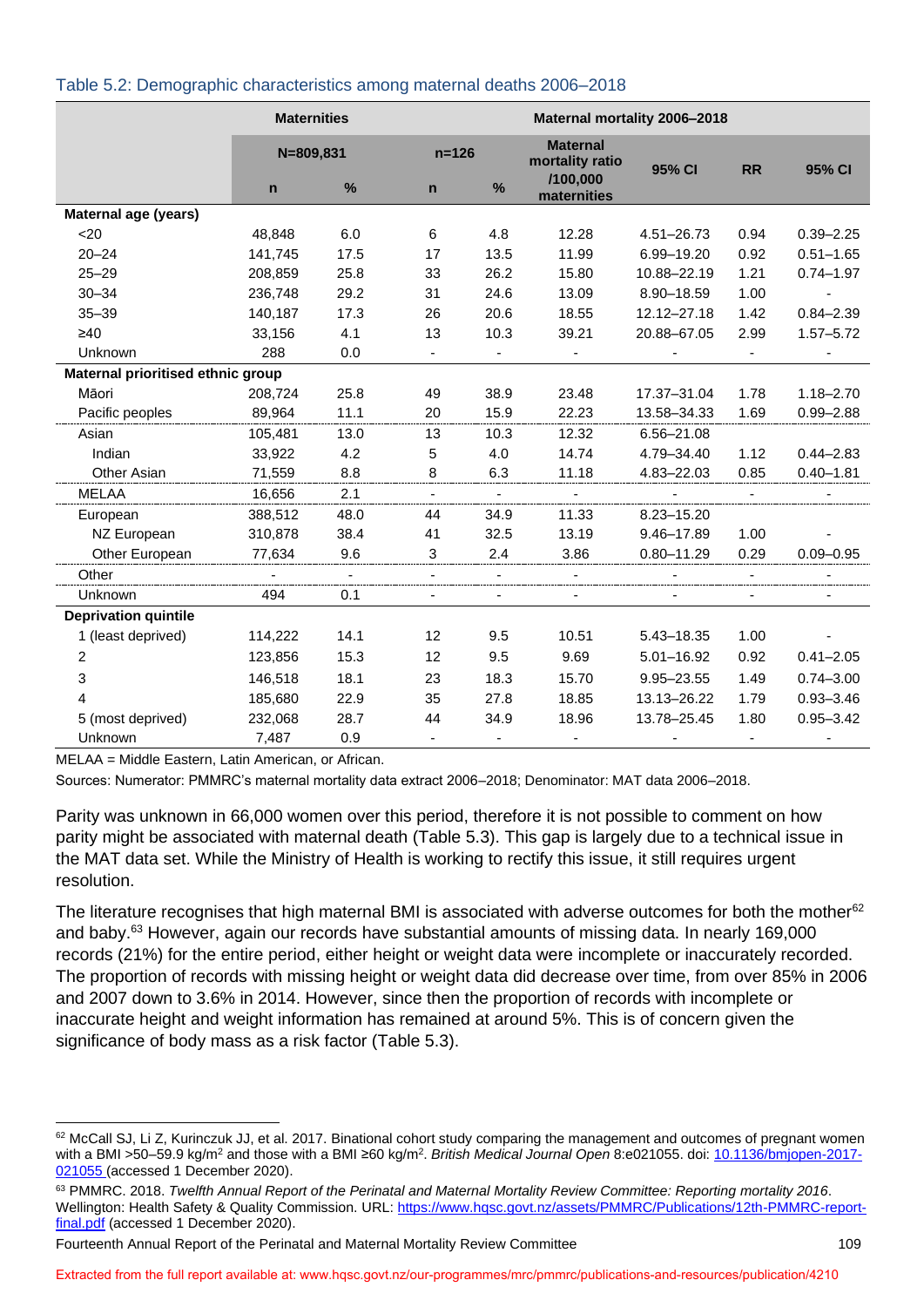#### <span id="page-5-0"></span>Table 5.3: Characteristics among maternal deaths, by parity and BMI 2006–2018

|                                                | <b>Maternities</b> |      |             | <b>Maternal mortality</b> |
|------------------------------------------------|--------------------|------|-------------|---------------------------|
|                                                | $N = 809, 831$     |      |             | $n = 126$                 |
|                                                | N                  | %    | $\mathbf n$ | %                         |
| Parity*                                        |                    |      |             |                           |
| 0                                              | 295,607            | 36.5 | 33          | 26.2                      |
| $1 - 3$                                        | 408,353            | 50.4 | 62          | 49.2                      |
| $4+$                                           | 39,606             | 4.9  | 28          | 22.2                      |
| <b>Unknown</b>                                 | 66,265             | 8.2  | 3           | 2.4                       |
| Maternal BMI (kg/m <sup>2</sup> ) <sup>#</sup> |                    |      |             |                           |
| < 18.5                                         | 17,668             | 2.2  | 3           | 2.4                       |
| $18.5 - 24.9$                                  | 310,122            | 38.3 | 41          | 32.5                      |
| $25.0 - 29.9$                                  | 165,866            | 20.5 | 21          | 16.7                      |
| $30.0 - 34.9$                                  | 85,322             | 10.5 | 23          | 18.3                      |
| $35.0 - 39.9$                                  | 39,010             | 4.8  | 16          | 12.7                      |
| ≥40.0                                          | 22,858             | 2.8  | 17          | 13.5                      |
| Missing data for height and/or weight          | 168,985            | 20.9 | 5           | 4.0                       |

\* Mortality rates by parity not calculated as denominator data unreliable.

# Mortality rates by BMI not calculated as denominator data unreliable.

BMI = body mass index.

Sources: Numerator: PMMRC's maternal mortality data extract 2006–2018; Denominator: MAT data 2006–2018.

In an analysis by prioritised ethnic group, wāhine Māori, until recently, had higher mortality rates than New Zealand European women. Over the period 2006–2018, no statistically significant change occurred for wāhine Māori or for New Zealand European women [\(Figure 5.3\)](#page-5-1).

#### <span id="page-5-1"></span>Figure 5.3: Maternal three-year rolling mortality ratios (per 100,000 maternities) by prioritised ethnic group (Māori and New Zealand European) and year 2006–2018



Sources: Numerator: PMMRC's maternal mortality data extract 2006–2018; Denominator: MAT data 2006–2018.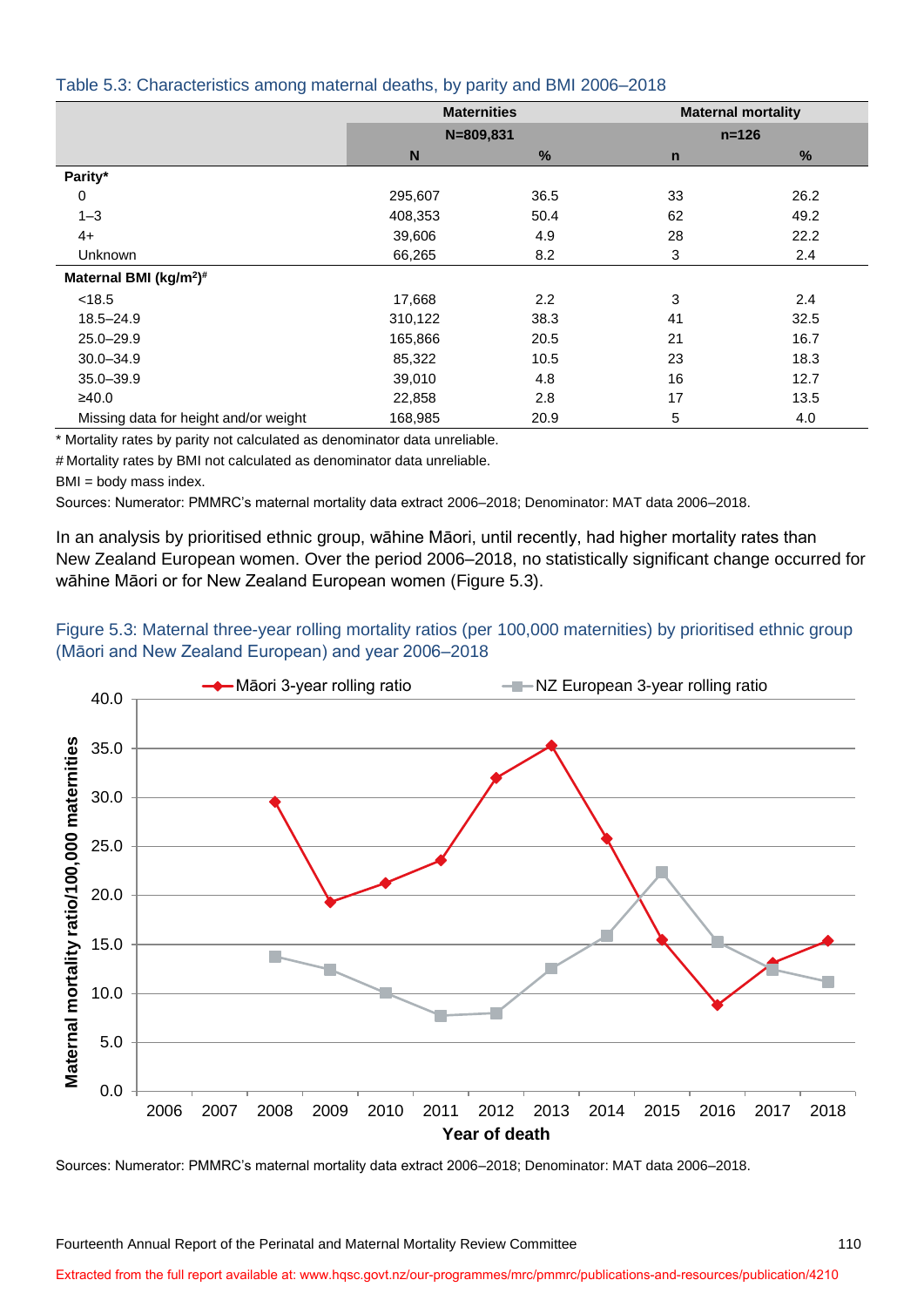<span id="page-6-0"></span>

| Table 5.4: Maternal mortality ratios (per 100,000 maternities) and cause of maternal death* 2006-2018 |  |  |  |  |
|-------------------------------------------------------------------------------------------------------|--|--|--|--|
|-------------------------------------------------------------------------------------------------------|--|--|--|--|

|                                                              | 2006-2018   |      | 2006-2018                   |  |  |
|--------------------------------------------------------------|-------------|------|-----------------------------|--|--|
|                                                              | $n = 126$   |      | <b>Cause specific ratio</b> |  |  |
|                                                              | $\mathbf n$ | $\%$ | /100,000 maternities        |  |  |
| <b>Maternities</b>                                           | 809,831     |      |                             |  |  |
| Direct maternal death                                        | 68          | 54.0 | 8.40                        |  |  |
| Suicide                                                      | 30          | 23.8 | 3.70                        |  |  |
| Pregnancies with abortive outcome (ectopic and miscarriage)# | 3           | 2.4  | 0.37                        |  |  |
| Hypertensive disorders                                       | 4           | 3.2  | 0.49                        |  |  |
| Obstetric haemorrhage                                        | 4           | 3.2  | 0.49                        |  |  |
| Pregnancy-related infection                                  | 6           | 4.8  | 0.74                        |  |  |
| Other obstetric complications                                | 21          | 16.7 | 2.59                        |  |  |
| Amniotic fluid embolism                                      | 14          | 11.1 | 1.73                        |  |  |
| Venous thrombo-embolism                                      | 6           | 4.8  | 0.74                        |  |  |
| Indirect maternal death                                      | 50          | 39.7 | 6.17                        |  |  |
| Cardiac                                                      | 13          | 10.3 | 1.61                        |  |  |
| Neurological                                                 | 13          | 10.3 | 1.61                        |  |  |
| Infections not a direct result of pregnancy                  | 9           | 7.1  | 1.11                        |  |  |
| Other non-obstetric complications                            | 14          | 11.1 | 1.73                        |  |  |
| Unknown/undetermined                                         | 8           | 6.3  | 0.99                        |  |  |

\* Other causes with small numbers have been suppressed.

# This is the WHO category that includes first trimester pregnancy complications such as miscarriages and ectopic pregnancy. Sources: Numerator: PMMRC's maternal mortality data extract 2006–2018; Denominator: MAT data 2006–2018.

There were 68 direct maternal and 50 indirect maternal deaths over the study period 2006–2018 inclusive. The single largest cause of maternal death in Aotearoa/New Zealand was suicide, accounting for 30 deaths during this time (23.8%).

The second most common cause was amniotic fluid embolism (AFE), which caused 14 deaths (11.1%) [\(Table 5.4\)](#page-6-0). The mortality rate from AFE has reduced from nine maternal deaths for 2008–2010 to fewer than three in 2016–2018 (data not shown). A recent study, which included New Zealand data, identified 'having an obstetrician and/or anaesthetist present at the time of the event and the use of interventions to correct blood clotting abnormalities' was associated with lower mortality. <sup>64</sup> Massive transfusion protocols have been established throughout Aotearoa/New Zealand; they recognise the importance of prompt resuscitation and managing large blood loss with blood products and medications to support haemostasis. Regardless of whether the cause of a postpartum haemorrhage is AFE or another cause, where the bleeding is ongoing and uncontrolled the New Zealand national postpartum haemorrhage guidelines recommend using tranexamic acid to promote coagulation.<sup>65</sup>

#### *Maternal suicide*

While 56% of maternal deaths occurred during the postpartum period, around 41% of deaths occurred during pregnancy, <sup>66</sup> mostly before 20 weeks' gestation (data not shown). This finding shows that, in contrast to previous thinking, pregnancy is not necessarily protective of death by suicide. For a detailed review of maternal deaths due to suicide, see the PMMRC's 11th report.

Suicide deaths particularly affect wāhine Māori, who have both the largest number of deaths and the highest rate, compared with other ethnic groups. Wāhine Māori were 3.35 times more likely to die by suicide, mostly involving self-injury rather than self-poisoning means, than New Zealand European women [\(Table 5.5\)](#page-7-0). A previous review of maternal suicide in wāhine Māori highlighted that nearly half of the women

<sup>&</sup>lt;sup>64</sup> Fitzpatrick KE, van den Akker T, Bloemenkamp KWM, et al. 2019. Risk factors, management, and outcomes of amniotic fluid embolism: A multicountry, population-based cohort and nested case-control study. *PLOS Medicine* 16(11):e1002962. doi: [10.1371/journal.pmed.1002962](https://doi.org/10.1371/journal.pmed.1002962) (accessed 1 December 2020).

<sup>65</sup> Ministry of Health. 2013. *National Consensus Guideline for Treatment of Postpartum Haemorrhage*. Wellington: Ministry of Health. URL:<https://www.health.govt.nz/publication/national-consensus-guideline-treatment-postpartum-haemorrhage> (accessed: 30 June 2020).

<sup>&</sup>lt;sup>66</sup> Three percent of maternal deaths occurred during the intrapartum period or the timing was unknown.

Fourteenth Annual Report of the Perinatal and Maternal Mortality Review Committee 111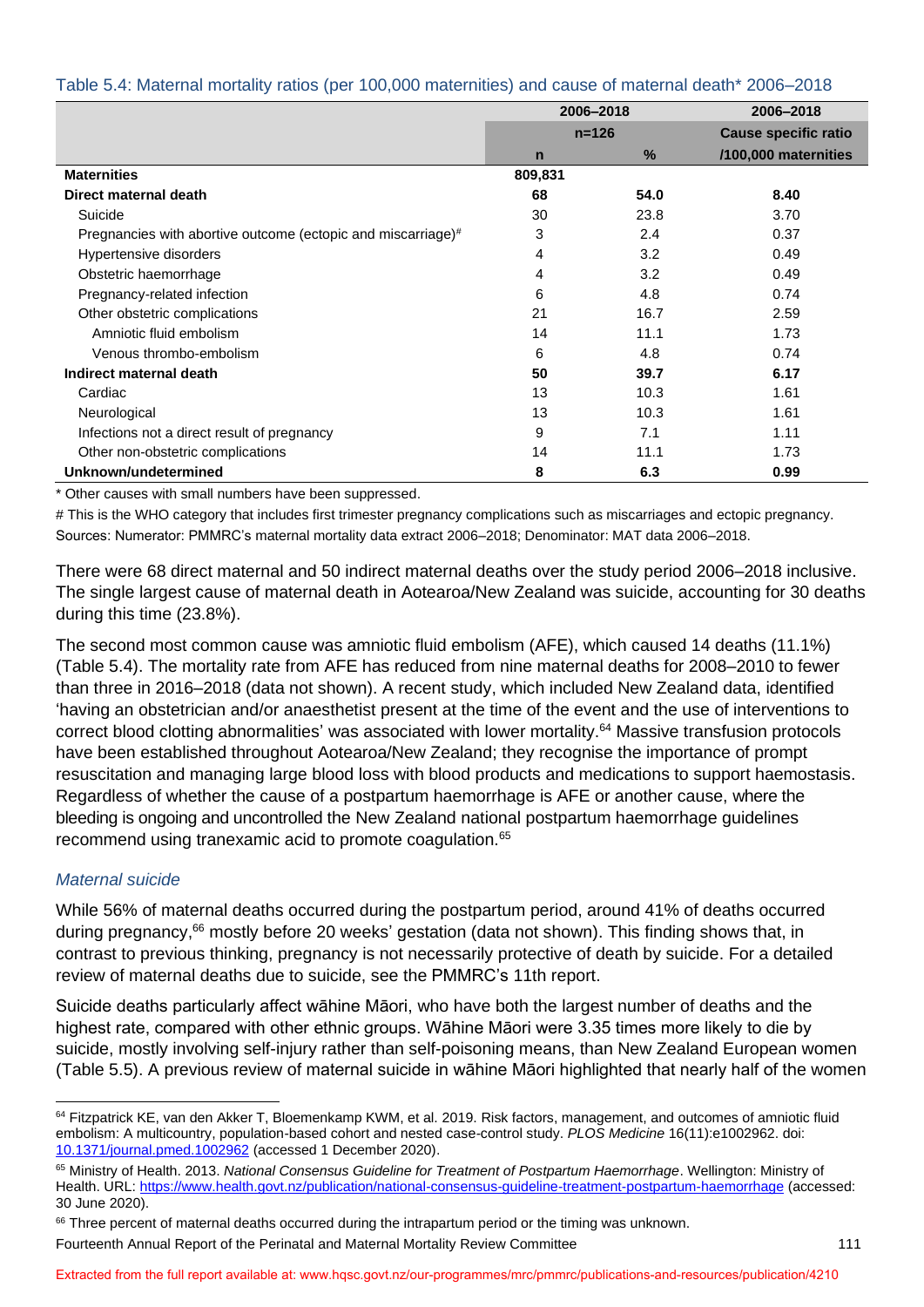who died by suicide had engaged in self-harm or made a suicide attempt during their pregnancy, and were known to be exposed to significant other stressors. The review made a number of recommendations around early recognition of risk factors, comprehensive assessment and active follow-up.<sup>67</sup> In addition, suicide prevention needs to be considered in the wider context of the structural drivers of suicide.<sup>68</sup>

<span id="page-7-0"></span>

| <b>Ethnicity (prioritised)</b> |         |    | Rate | RR   | 95% CI                   |
|--------------------------------|---------|----|------|------|--------------------------|
| Māori                          | 208,724 | 18 | 8.62 | 3.35 | 1.46–7.71                |
| NZ European                    | 310,878 |    | 2.57 | .00  | $\overline{\phantom{0}}$ |

\* Excludes four cases that were in Pacific and 'Other Asian' ethnic groups. There were no deaths due to suicide in Indian; Middle Eastern, Latin American, or African (MELAA); Other European; or other ethnic groups.

Sources: Numerator: PMMRC's maternal mortality data extract 2006–2018; Denominator: MAT data 2006–2018.

[Figure 5.4](#page-8-0) shows that rates of maternal death in Aotearoa/New Zealand are generally higher than those in the United Kingdom, and the higher rate of direct deaths is statistically significant. For most individual causes there were no statistically significant differences between rates in Aotearoa/New Zealand and the UK, except for suicide, where the rate in Aotearoa/New Zealand was substantially higher.

While both suicide prevention and mental wellbeing are topical, no governmental budget has been provided specifically to reduce maternal suicide deaths, and investment in maternal wellbeing is limited. In contrast, the UK has a proportionately lower maternal mortality from suicide and in July 2019 the NHS England invested significant funding (£239 million) over the five years 2019/20–2023/24 towards specialist and community-based services for improving maternal and perinatal mental health.<sup>69</sup> The Maternal Mortality Review Working Group recommends making targeted investment in maternal mental health a key priority for funding by the Ministry of Health. Maternal wellbeing, the development of culturally appropriate maternal screening tools and treatment for women and their babies continue to be areas in urgent need of investment, alongside addressing the wider societal drivers of suicide. Investment should prioritise populations who would benefit the most, such as ngā māma Māori, and be informed by research findings about when that support is most needed.

Fourteenth Annual Report of the Perinatal and Maternal Mortality Review Committee 112 [content/uploads/2019/07/nhs-mental-health-implementation-plan-2019-20-2023-24.pdf](https://www.longtermplan.nhs.uk/wp-content/uploads/2019/07/nhs-mental-health-implementation-plan-2019-20-2023-24.pdf) (accessed 1 July 2020).

<sup>67</sup> PMMRC. 2017. *Eleventh Annual Report of the Perinatal and Maternal Mortality Review Committee: Reporting mortality 2015*. Wellington: Health Safety & Quality Commission. URL:

[https://www.hqsc.govt.nz/assets/PMMRC/Publications/2017\\_PMMRC\\_Eleventh\\_Annual\\_Report.pdf](https://www.hqsc.govt.nz/assets/PMMRC/Publications/2017_PMMRC_Eleventh_Annual_Report.pdf) (accessed 1 December 2020). <sup>68</sup> Ngā Pou Arawhenua, Child and Youth Mortality Review Committee, Suicide Mortality Review Committee. 2020. *Te Mauri – the Life Force: Rangatahi suicide report – Te pūrongo mō te mate whakamomori o te rangatahi.* Wellington: Health Quality & Safety Commission. URL[: https://www.hqsc.govt.nz/assets/SUMRC/PR/TeMauriTheLifeForce\\_final.pdf](https://www.hqsc.govt.nz/assets/SUMRC/PR/TeMauriTheLifeForce_final.pdf) (accessed 1 December 2020). <sup>69</sup> NHS. 2019. *NHS Mental Health Implementation Plan 2019/20–2023/24*. URL: [https://www.longtermplan.nhs.uk/wp-](https://www.longtermplan.nhs.uk/wp-content/uploads/2019/07/nhs-mental-health-implementation-plan-2019-20-2023-24.pdf)